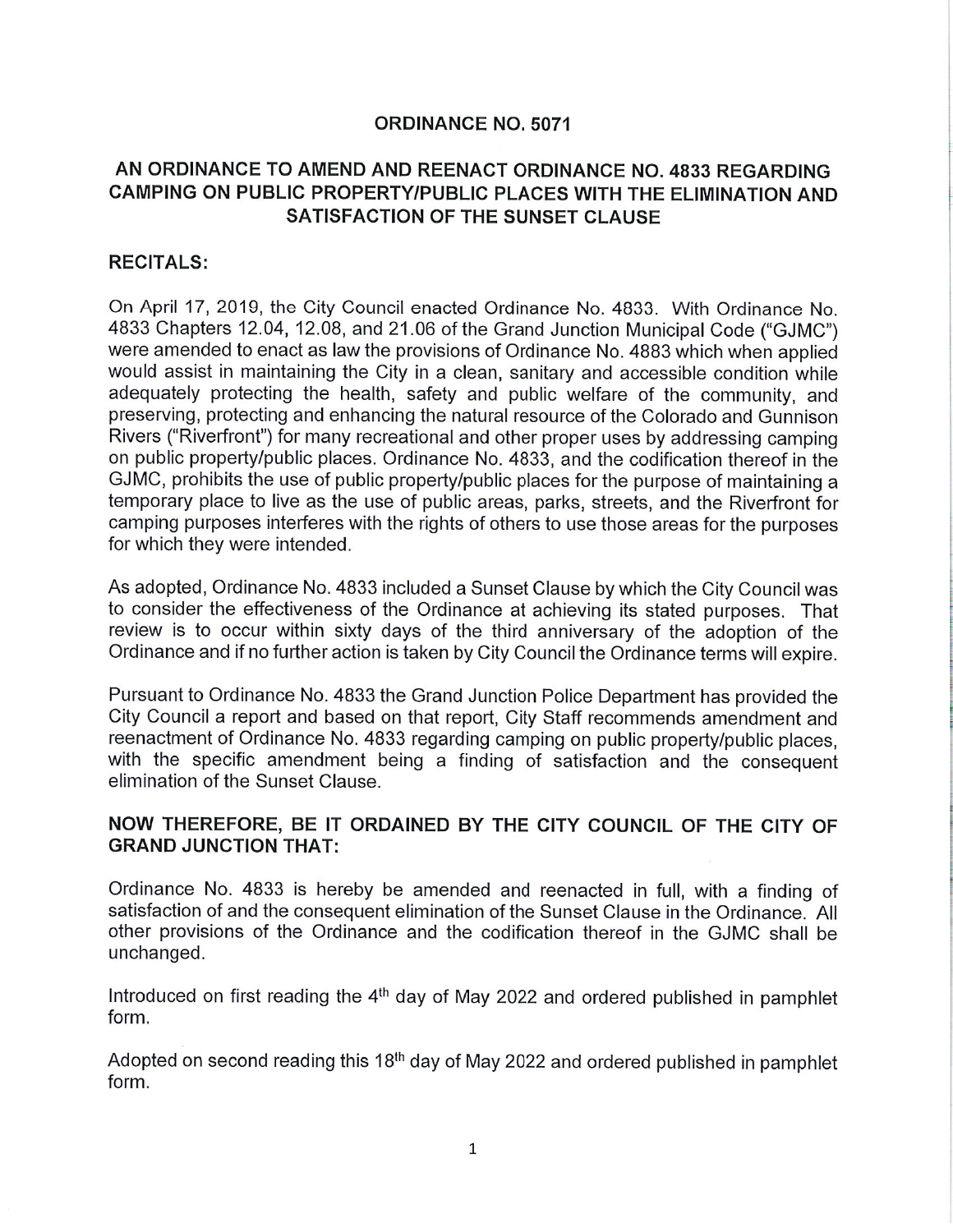Anna M. Stout Working

ATTEST:

Jawy  $\boldsymbol{\psi}$  $\varrho$ 

Laure J. Bauer